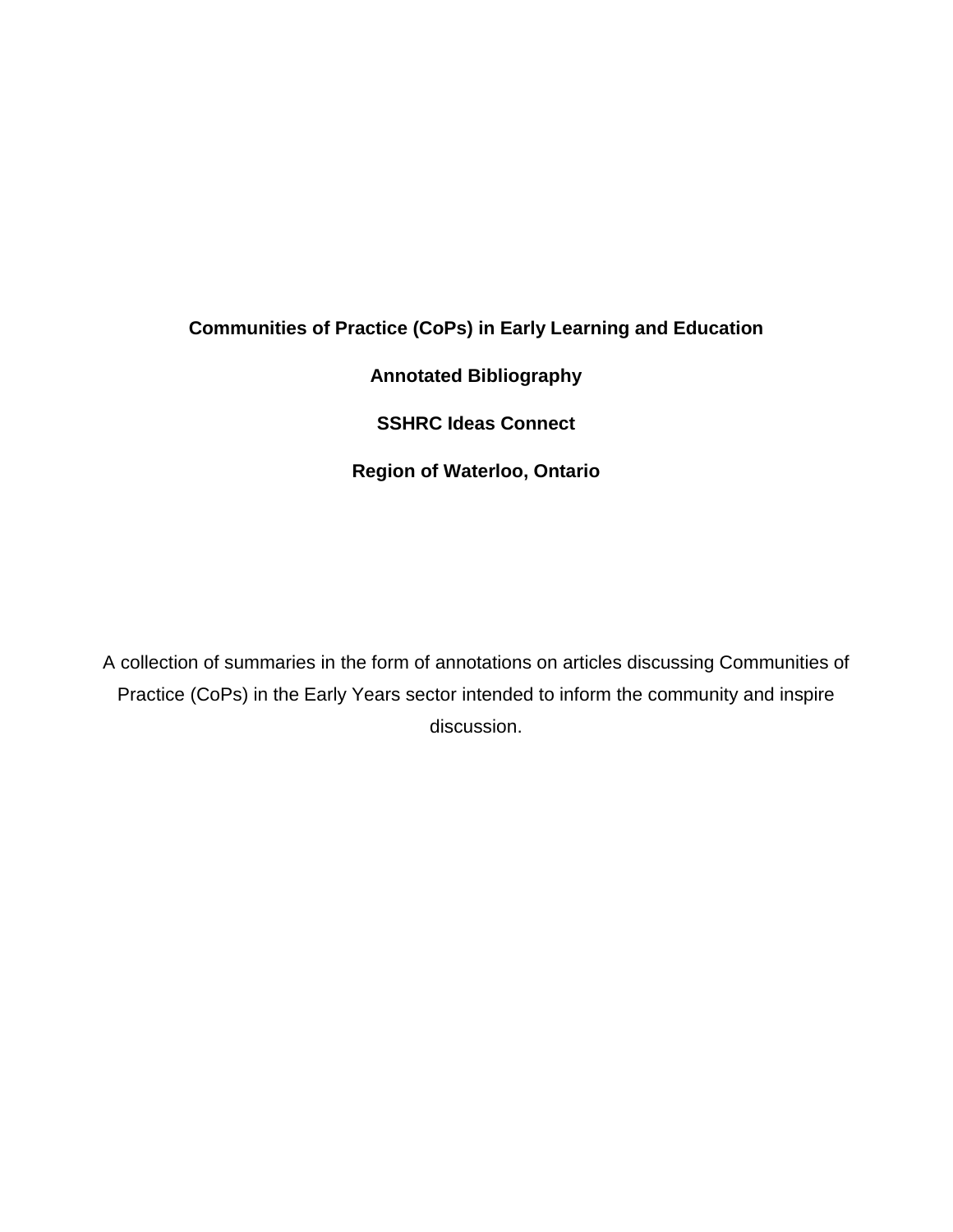# **Table of Contents**

# *(Listed by article title, sorted by author last name)*

| Communities of Practice: Engagement, Imagination, and Alignment in       |
|--------------------------------------------------------------------------|
|                                                                          |
| Building Communities of Practice: Creating Small Learning Communities of |
| School Leaders that Support Teacher Development as a Transformational    |
|                                                                          |
| Using Wenger's Communities of Practice to Explore a New Teacher Cohort 9 |
|                                                                          |
| Creating a Culture of Research in Teacher Education: Learning Research   |
|                                                                          |
| Teacher Learning via Communities of Practice: A Malaysian Case Study  15 |
| Using a Wiki in a Community of Practice to Strengthen K-12 Education  18 |
| A Study of Social Participation and Knowledge Sharing in the Teachers'   |
|                                                                          |
| Investigating the Community of Practice of World Language Educators on   |
|                                                                          |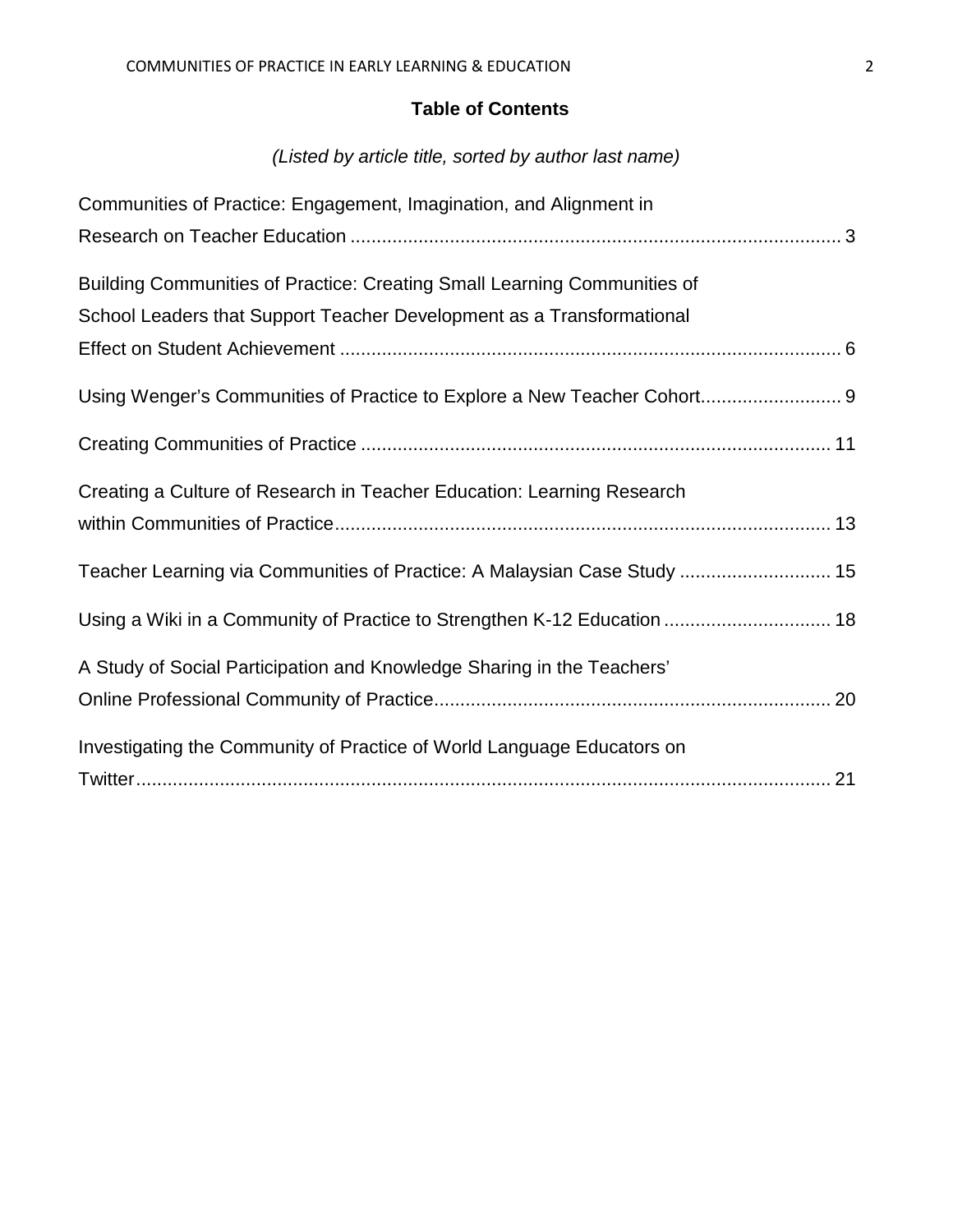<span id="page-2-0"></span>Communities of Practice: Engagement, Imagination, and Alignment in Research on Teacher **Education** 

## **Citation:**

Au, K. H. (2002). Communities of Practice: Engagement, Imagination, and Alignment in Research on Teacher Education. *Journal of Teacher Education*, *53(3),* 222-227.

#### **Article Summary:**

Au (2002) has conducted research that focused on creating a system that would support the learning of teachers that come from a disadvantaged area of Hawaii called Leeward Coast. She wanted her research to emerge positive change in this small community that would eventually expand to the larger community.

Au's research objective is to improve the schooling experiences for members of a Hawaiian community by preparing teachers to be able to work in many different types of working environments, i.e. educational settings ranging from low to high income statuses. Au believes that there needs to be emerged collaboration between the educators and the community. To foster this collaboration, Au took into perspective the work of Jean Lave and Etienne Wenger, *Communities of Practice* (CoP) (1998). According to Lave & Wenger (1998), CoP allow members to form their identity and inspire individuals to learn, while also taking into consideration the different types of learning people have and the differing communities that people are coming from. Through this lens, Au develops research on teacher education in diverse communities, which can potentially improve both theory and practice for educators. Within this CoP, members must be committed to improving school experiences in diverse communities. This commitment requires involvement and strong interactions with all members of the community. Though these members may have different backgrounds of education, they must share a common interest which is to better the education system within their community.

Au incorporates Lave & Wenger's perspectives of effective use of CoP in understanding her research. Au was informed by studying the work of Lave and Wenger that there are different kinds of CoP. Au became aware that each person comes from their own personal CoP and therefore contains a wealth of knowledge and experience to share with the larger community. Different perspectives used in collaborative efforts like CoP can offer potential to inform research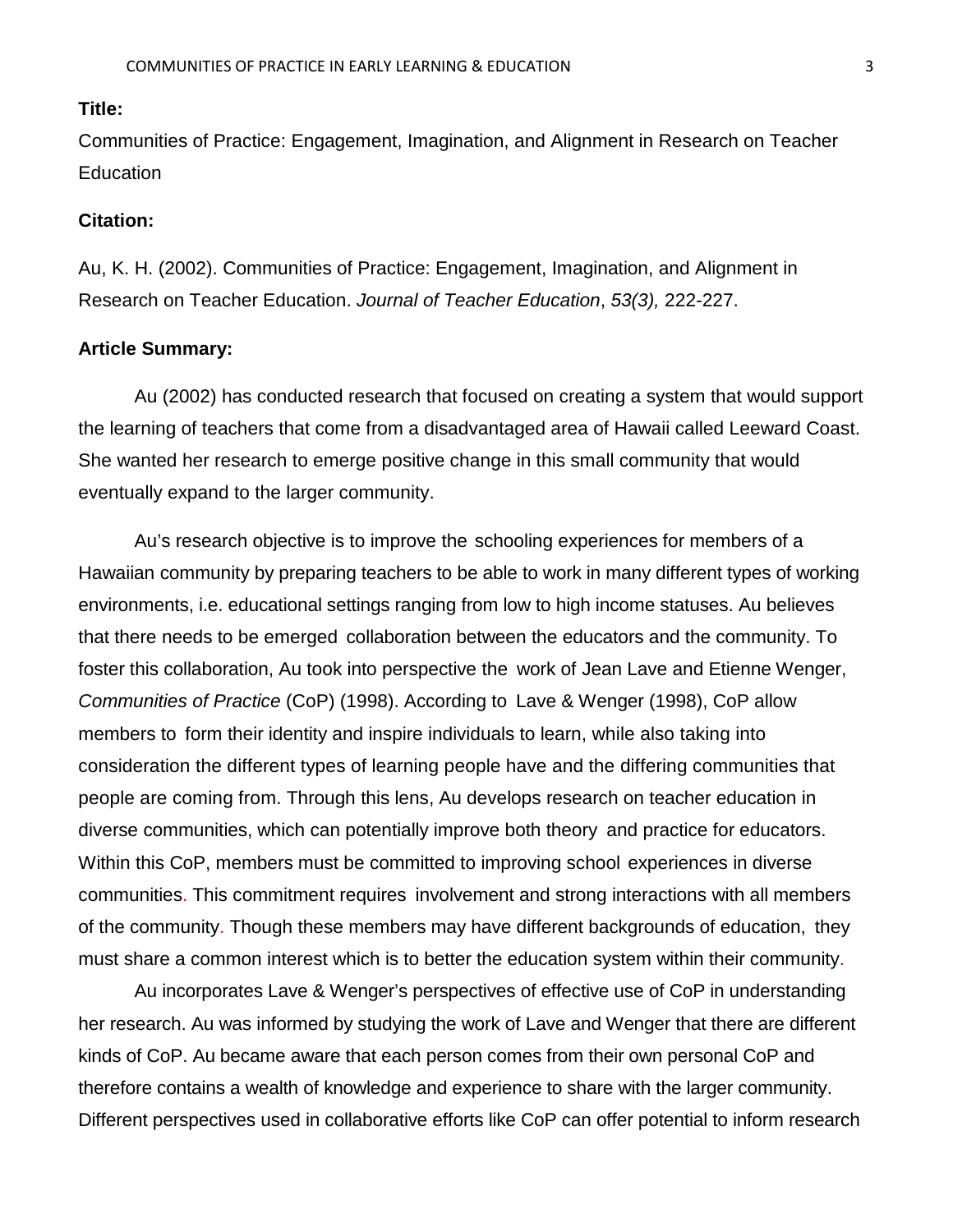later on in developing new theories or practices within the field.

Au continues to discuss which areas of Lave and Wenger's research she used in order to inform her research of the cohort of student teachers she was working with. Having a variance in backgrounds allows members to gain different perspectives and ideas that may contribute to enhanced practices. In some cases it may seem members of the same background will not be able to produce significant progress; however, it may be that these groups can generate better solutions than with members of different backgrounds and build trusting relationships.

There are three research modes Au used to inform her research. These modes were developed by Wenger in order to reinforce what belonging feels and looks like in a learning environment while also using this model as a way to build trust and meaningful relationships within the community. These three modes assisted in supporting the identity formation of the Hawaiian student teachers in Au's research.

The first mode of belonging according to Wenger (1998) is engagement. Wenger explains that engagement occurs between the members of a community that are attempting to figure out a way to understand certain ideas, practices, and roles by working together. In Au's research, engagement consisted of building a CoP with the teachers in the community that had common goals for common gains and mutual understandings for the outcomes of these goals. For example, one goal could be improving community involvement within the school system.

The second mode is imagination. According to Wenger, Imagination is creating a source of inspiration and making connections to past, present and future images of the community. Au was able to bring historical background about the community she was research in regards to how schools were taught in the past and providing context to how the education system had changed to what it was in the present day. By conducting this research, Au was able to provide an understanding of the community to the members participating in the CoP in order to inspire the teachers to take pride in their work out of respect for past native heritage teachers who were slowly suppressed by western culture. This research inspired a new way for the CoP to imagine how they want their future education system to look by incorporating what is important to their local culture into their teachings.

The third mode is alignment. Wenger defines alignment as community members offering expertise and focus to support and improve the wider community and organizations. In Au's research, she came to an understanding that inspiration for change needed to be evoked for the teachers in order for them to become passionate about taking action to make improvements that needed to be made in their community. Au researched how important relationships were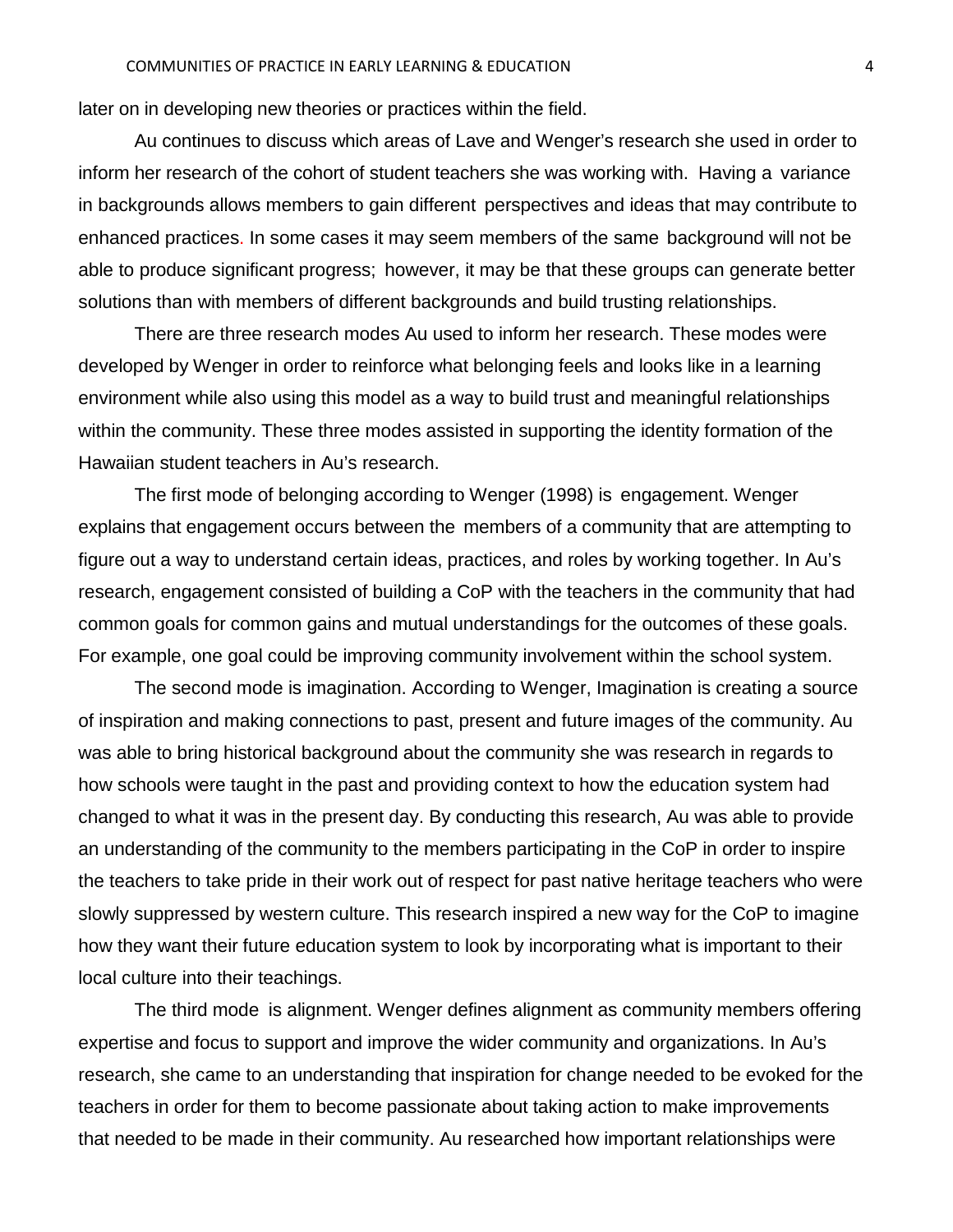within the community in order to align the members of the community to make the changes needed that made sense to the realities of the community needs.

Au concludes by stating, to improve schooling in diverse communities a different approach needs to be taken in order to inspire positive change. This approach should involve interaction between community members and using Wenger's CoP three mode model in order to assist in supporting and building those relationships. Au's mentions the importance that CoP can have on making community members feel like they belong and that engaged members can create lasting relationships within a community. Au's research has allowed for a deeper understanding of how members participating as a part of a CoP can develop significant research to further inform theory and practice for the education system.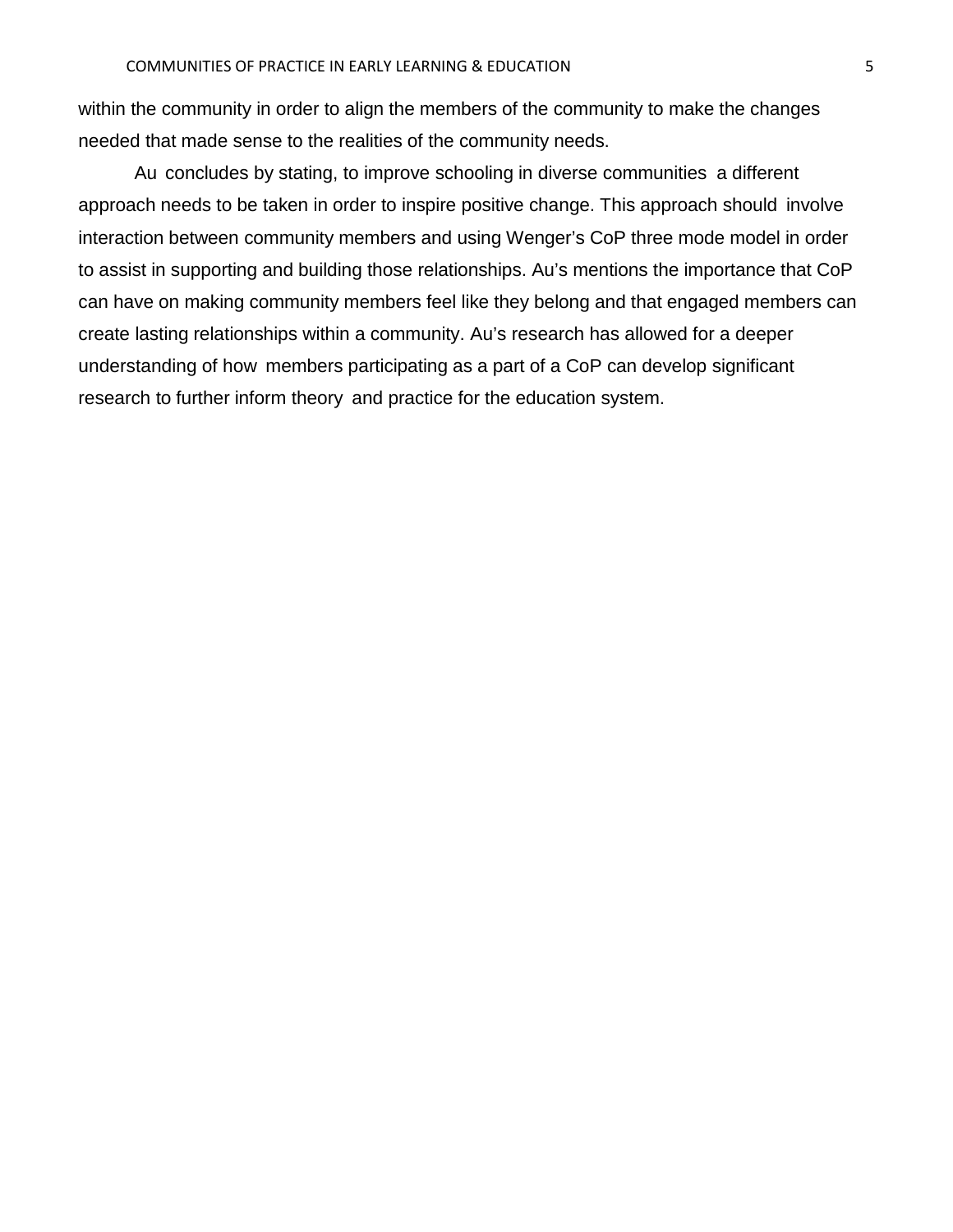<span id="page-5-0"></span>Building Communities of Practice: Creating Small Learning Communities of School Leaders that Support Teacher Development as a Transformational Effect on Student Achievement

# **Citation:**

Bloom, G., & Stein, R. (2004). Building Communities of Practice: Creating Small Learning Communities of School Leaders that Support Teacher Development as a Transformational Effect on Student Achievement. *Leadership*, *34(1),* 20-22.

# **Summary (highlights of the article):**

Bloom & Stein (2004) have investigated the importance that communities of practice have in enhancing educational settings and the professionals associated with those settings. They have discovered that there are major benefits that have evolved due to educators participating in CoP. These benefits include: increased educator retention, increased student achievement, a sense of collaboration between the educators, positive public perception of the school, positive impact on educator productivity, improved pedagogical knowledge for educators and improved interpersonal skills between educators (2004). It is shown that by educators taking pride in their work and staying current with the changes happening in their profession that students and the educational settings begin to achieve and thrive due to the positive influence of the educators. This influence is inspired by educators sharing their work and working together on a regularly to assess their student's progress, share strategies and resources, and collaborate with each other.

Through supportive of administration, educators are able to enhance their teaching abilities in different ways that assist in positively changing their learning environments to not only benefit themselves but the students and school community. Bloom & Stein mention that by administrators developing an environment set up for success educators will feel more comfortable in exploring new teaching styles. Setting up the environment for success can range from administrators continuously being supportive of their educators, designing achievable goals for educators to accomplish, and participating in administrative professional development with the educators to develop a trusting community. CoP assist in making these aspirations realities because they offer conversation that continuously enhance professional development between all colleagues who participate in the CoP. Bloom & Stein stress the importance of having strong leadership throughout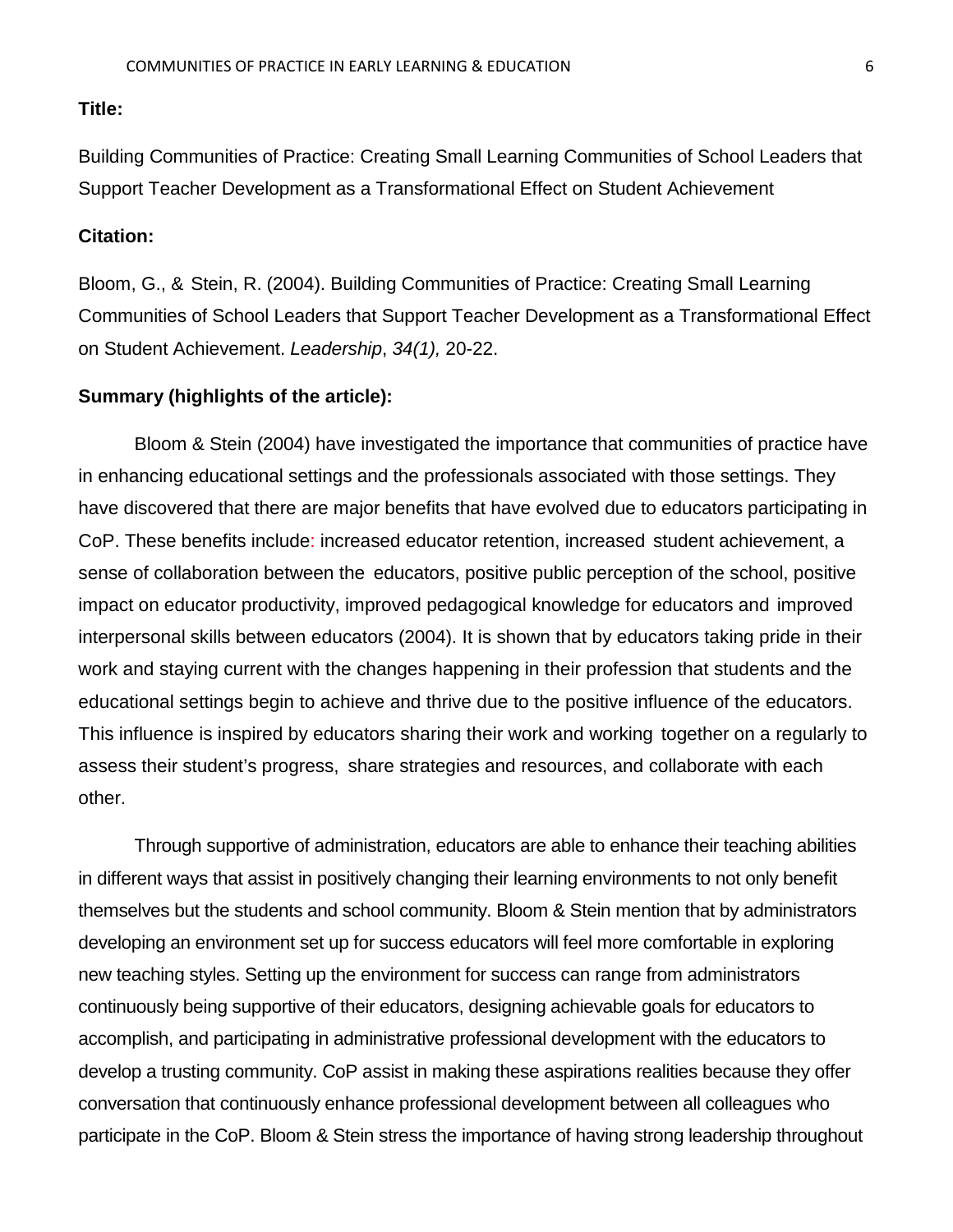the process of a CoP because having a strong leader can assist in answering or guiding difficult questions asked in the collaborative group.

Within a CoP, participants become exposed to new research, perspectives, and methods. Bloom & Stein offer a six step model that assists in the CoP process which consists of: 1. Sessions are focused and happen on a monthly or quarterly basis in order to maintain the commitment to the professional development of the educators and other professionals involved; 2. Participants in the Cop are being exposed to new and current research and practices that are evolving their profession in order to stay current and hash out any struggles that may be preventing them from being successful in their work environment; 3. Participants are applying what is taught and suggested in the CoP into their everyday practice and then revisit these strategies in a follow-up CoP. These new practices that the educators try would have the option of being observed and recorded in order to help inform the CoP about the experience; 4. All administration and in-centre staff are involved in the CoP in order to gain multiple perspectives and develop an understanding of inter-professional work; 5. A follow up administration input session is scheduled with small groups that continuously consist of the same individuals in order to develop positive and trusting relationships. These sessions are to assist in providing advice or having quick conversations about acute concerns or struggles that can be addressed right away or brought up at a later CoP; 6. Administration follows the protocol which describes the pre visit, the visit, and the post visit conditions and then later compares to how the educators are displaying practices found in current research (2004). By engaging in strategies such as administrative observation and inter-professional collaboration in CoP, teams of educators are able to assist one another in dissecting the information gathered in those processes. Educators are also able to reflect on their experiences and ask for feedback with regards to their practice in the field. This new knowledge gained from resources offered in a CoP can easily be applied into practice with support from administration and colleagues.

Bloom & Stein were able to have educators access an in- service practicum program that acts as a community of practice using the six step model. 84% of the participants revealed they benefited from this program (2004). The participants declared that they have changed many of their practices as a result of the collaboration they were a part of and that it was one the best learning experiences they ever had. Bloom & Stein explain that CoPs between educators that teach any grade-level allow participants to benefit from new pedagogy they are not familiar with. Bloom & Stein explain that CoP have the ability to create professional working environments that offer the ability to learn and grow within the field while creating opportunities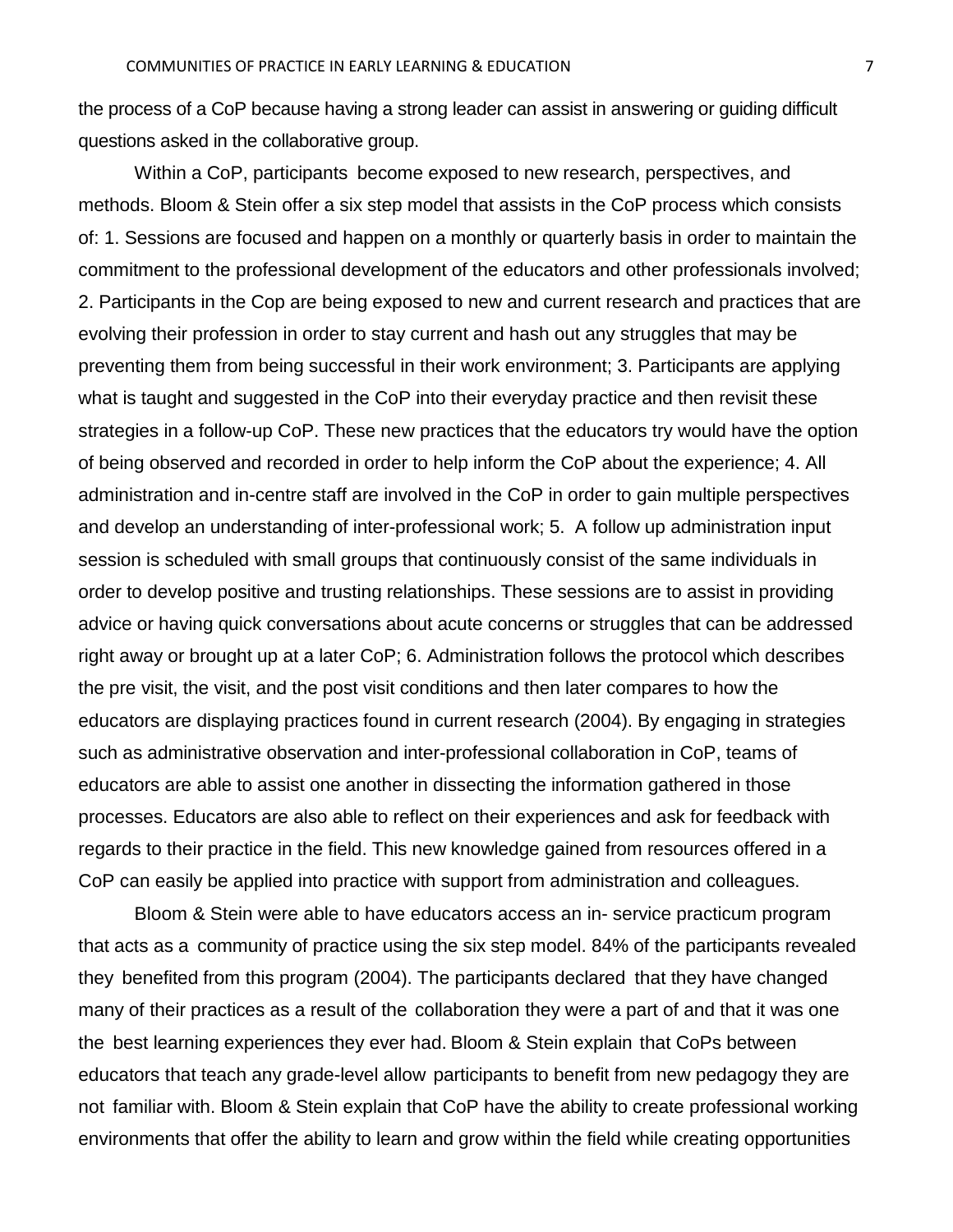for professionals to learn from one another in collaborative ways.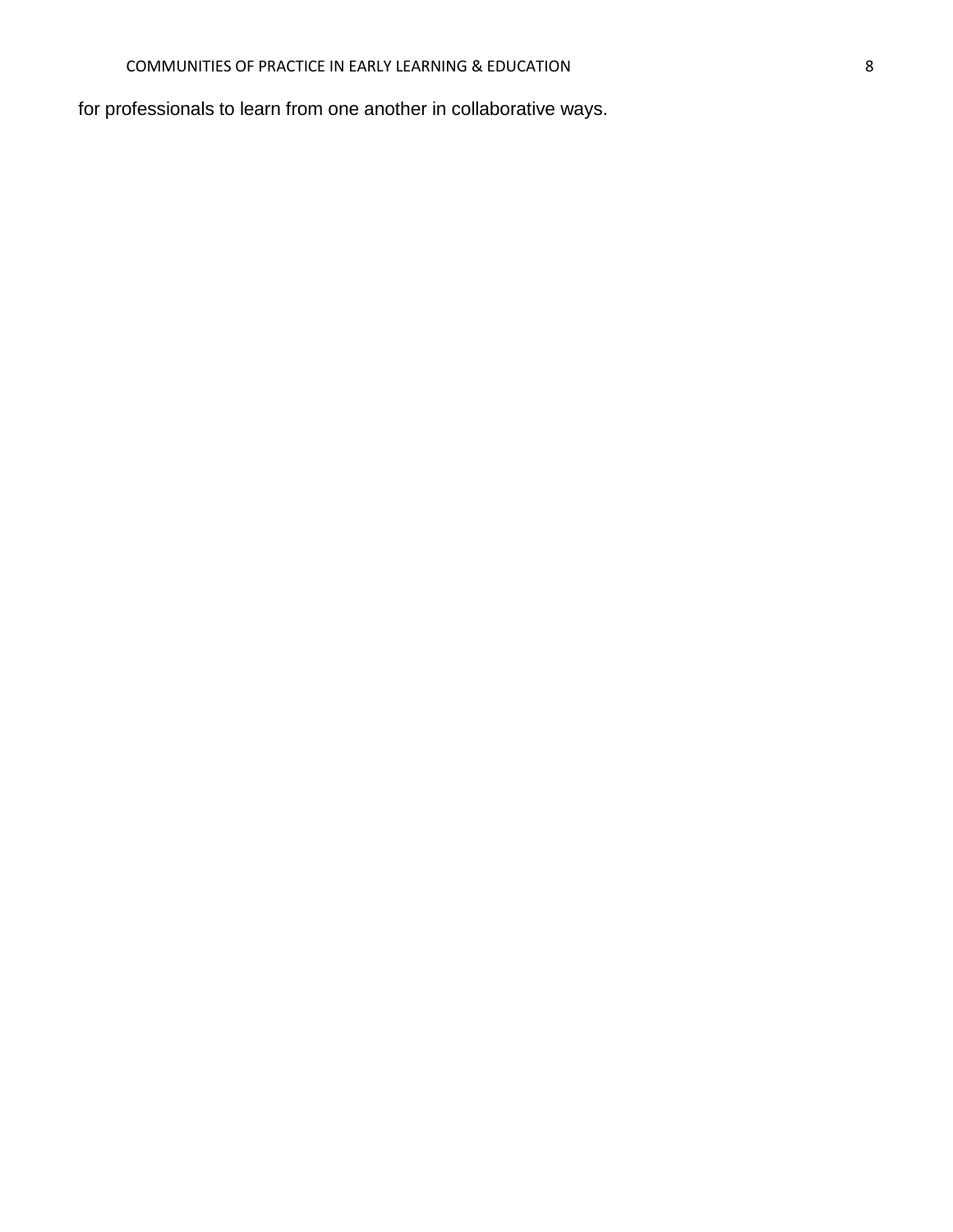<span id="page-8-0"></span>Using Wenger's Communities of Practice to Explore a New Teacher Cohort

# **Citation:**

Cuddapah, J. L., & Clayton, C. D. (2011). Using Wenger's Communities of Practice to Explore a New Teacher Cohort. *Journal of Teacher Education*, *62(1),* 62-75.

#### **Summary (highlights of the article):**

Cuddapah & Clayton (2011) conducted this CoP study that involved new teachers experiencing the educational field. These new teachers are feeling pressure to do well because they feel that they are being viewed and judged by experienced teachers who have been in the field for longer periods of time. These newer teachers are feeling that they need to prove themselves and conform to old practice because that's how "things have always been done", thus leading to higher staff turnover due to lower job satisfaction. The new teachers in this CoP study were willing to put in extended time to enhance their teaching abilities outside of their work day. In this CoP members gather together to address various topics including: classroom management, teaching resources, working with caregivers, motivating learners, and literacy (2011). This CoP was called The Beginning Teacher Program (BTP). This program allows professionals from across the sector to collaborate with each other to develop best practices through collaborative discussions about their experiences in the field. Cuddapah & Clayton explain Wenger's (1991) view, as "individuals we become who we are as we learn through social interactions in practice" (2011). In the BTP, an important element for the CoP to be successful was that a community needed to be created between the participants attending the CoP, and an emphasis of connection to one another needed to be reinforced with support of experienced educators who have experienced the changing field. Through research Cuddapah & Clayton found that group conversations between educators with little experience and educators with more experience is important to share knowledge, to support educators of similar professional backgrounds (2011). It was also found to be beneficial if the educators were able to meet in their educational environments so that they were able to comfortably express their concerns and needs in a place of familiarity.

In the BTP, participants collaborated with each other about best practices concerning classroom problems and successes. Through these conversations, members were able to test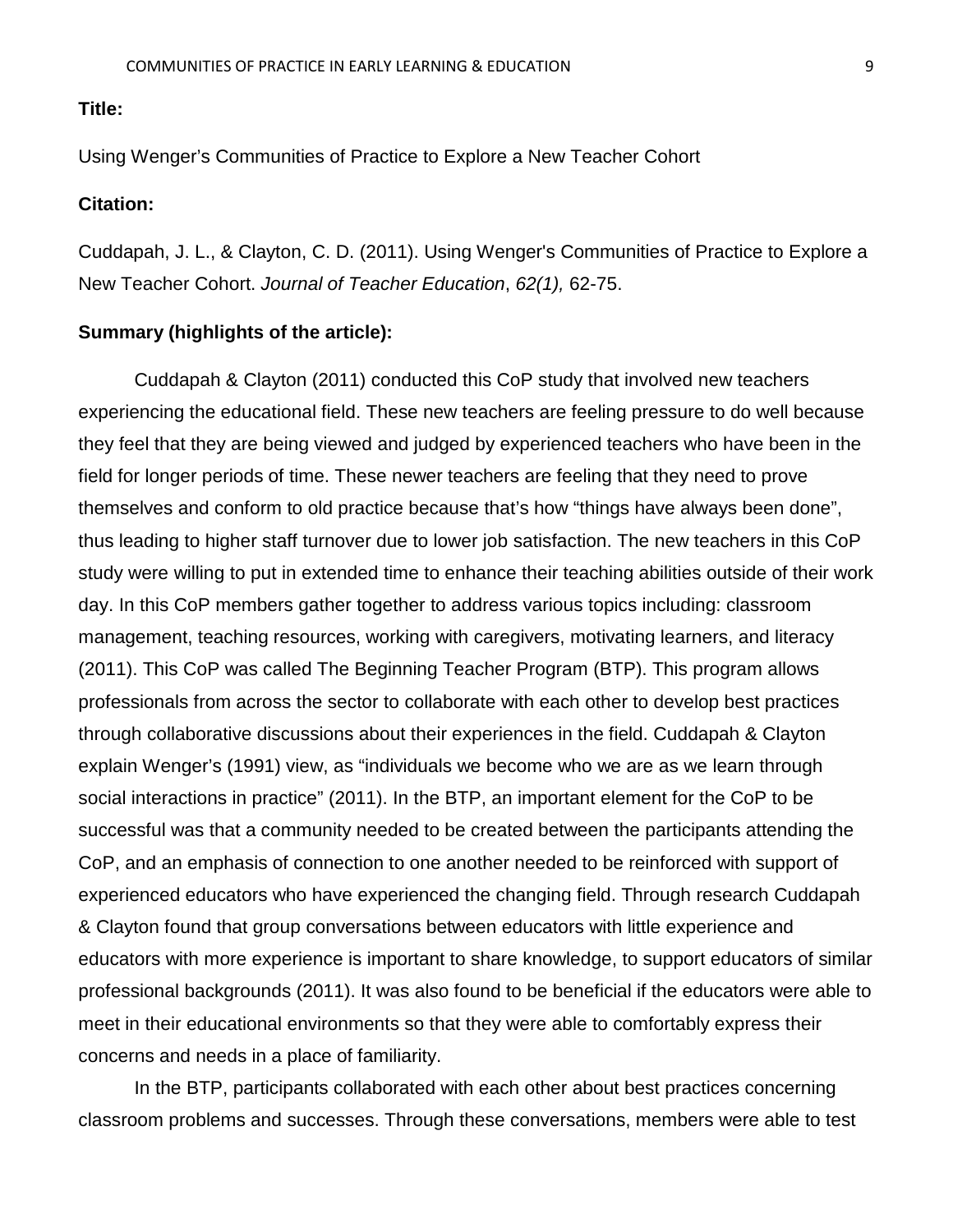out various theories, amongst the group, and find solutions for various dilemmas, for example, someone sharing a concern, the group sharing practices to problem solve for the concern, then the person with the concern experiments with the problem solving solutions in their learning environment and reflecting on how the experience went in a follow up CoP (2011). After two months, members of the BTP felt comfortable with each other as they began to build trusting and honest relationships with one another. The BTP and similar CoPs have the ability to create atmospheres for educators to share concerns with each other, pose questions, and find solutions to improve their practices and further develop their professional identities (2011). Cuddapah & Clayton shine light on the fact that new teachers are coming into the field with a wealth on new knowledge and experience that are able to compliment exhibiting practices and invite new ways of thinking about how old practices can be transformed into new and meaningful experiences for all educators, professionals, and students that are connected to these learning environments.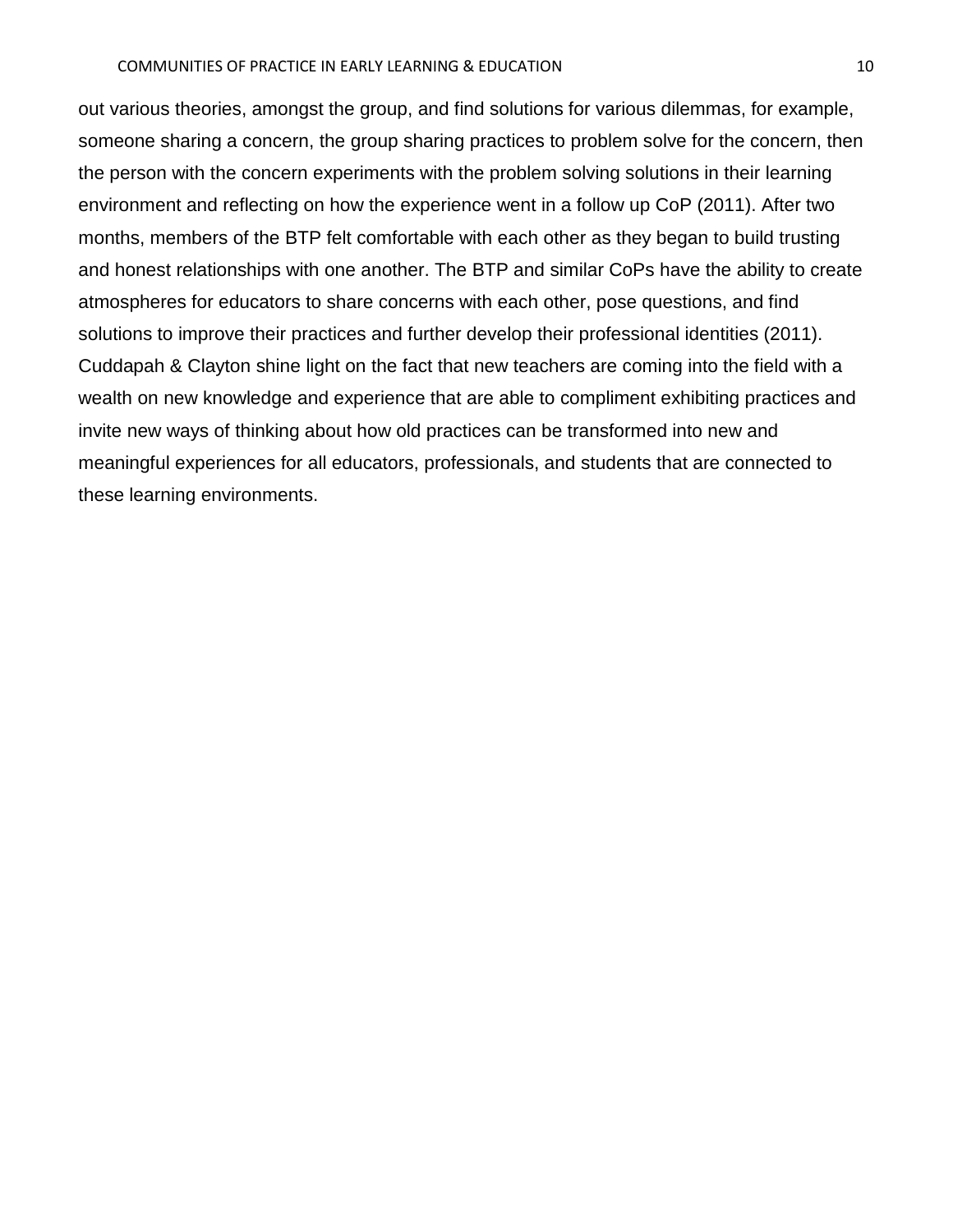<span id="page-10-0"></span>Creating Communities of Practice

#### **Citation:**

Danielson, C. (2016). Communities of Practice. *Educational Leaders*, *73(8),* 18-23.

# **Summary (highlights of the article):**

Danielson (2016) explains that policies and teacher evaluation rating scales have put stress on teacher's ability to perform and be self-fulfilled at work due to the competitiveness of the field and the constant system desire for the teacher to follow strict rules. These restrictions of policies do not always allow for creative learning, in that teachers have an expectation to function certain ways within the educational settings and do not have creative freedom to set up the environment that is best suited for their students.

Danielson continues to explain that communities of practice (CoP) can have the ability to create communities for educators to learn from each other, share knowledge, and improve their teaching skills in educational settings that may be restrictive to their teaching abilities. There are some guidelines that need to be implemented to create a CoP for educators. First, an organization or agency must create a welcoming environment where educators feel comfortable expressing their thoughts and ideas in a non-judgmental space. However, educators must also be challenged and inspired to participate by investigating new or improved practices to use in their educational settings. It is important for educators to become aware the CoP are intended to assist as a continuous resource that opens discussion to support one another within their educational settings. These discussions can range from a variety of topics not only focusing on what is happening in the classroom but what is happening in administration and with policies that are affecting the educators. Danielson offers that a CoP can have a facilitator to assist in encouraging CoP participants to share their best practices or dilemmas, and remind them it is okay to ask for advice from one another. When educators ask for feedback or suggestions they promote collaboration between members and provide opportunities for members to be engaged in the learning process. Danielson suggests providing educators of the same grade level or department with common planning time to be able to collaborate with each other (2016). Educators can use this time to examine new curriculum and how to implement practices within the classroom. Danielson concludes that CoPs should be used in the field to improve the work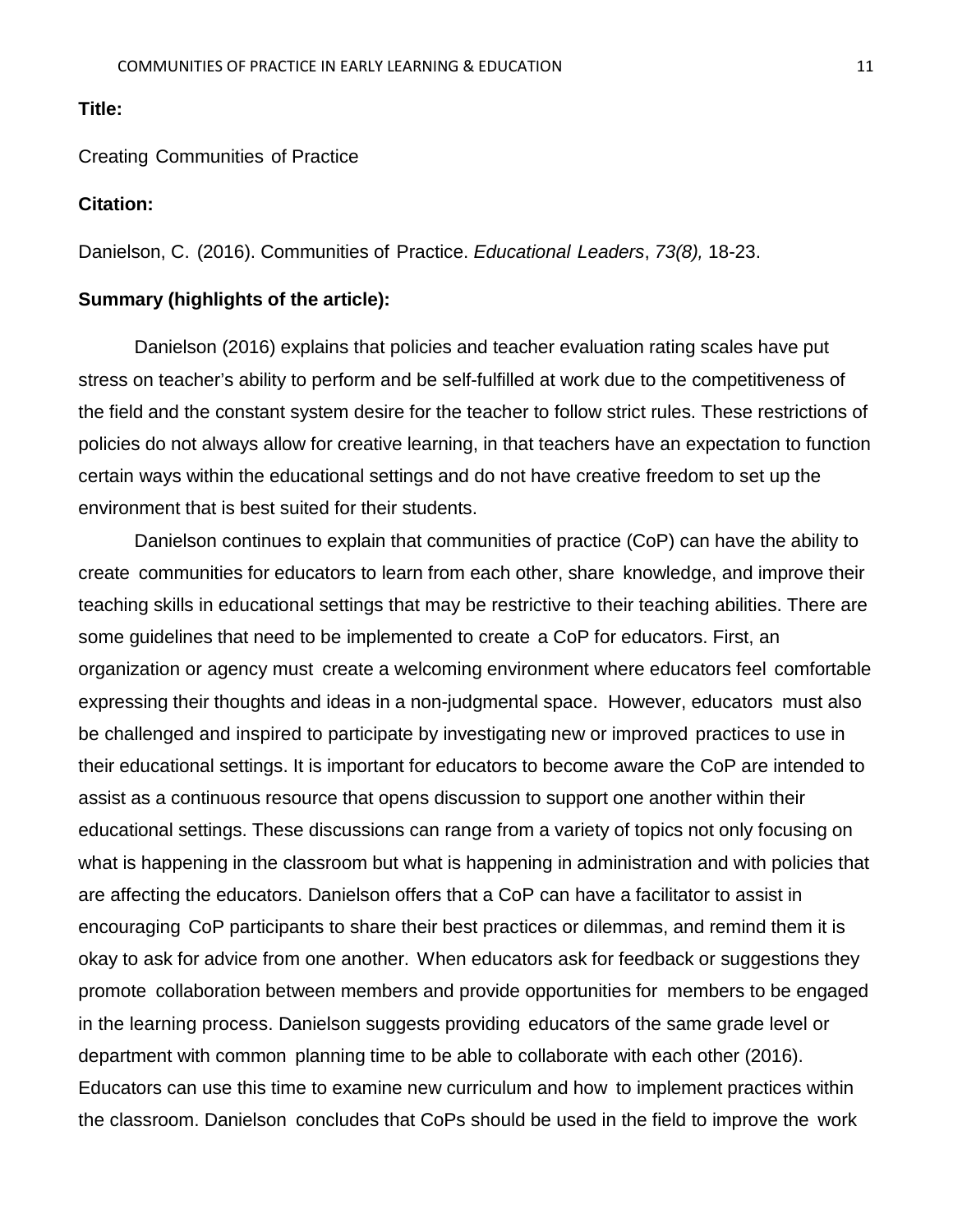and skills of all educators instead of rating and ranking the educators performance within the classroom (2016). By using a CoP approach educators will be able to reflect easily on what is working and what needs change within their settings and not have fear of what rating or ranking they would receive based on their performance.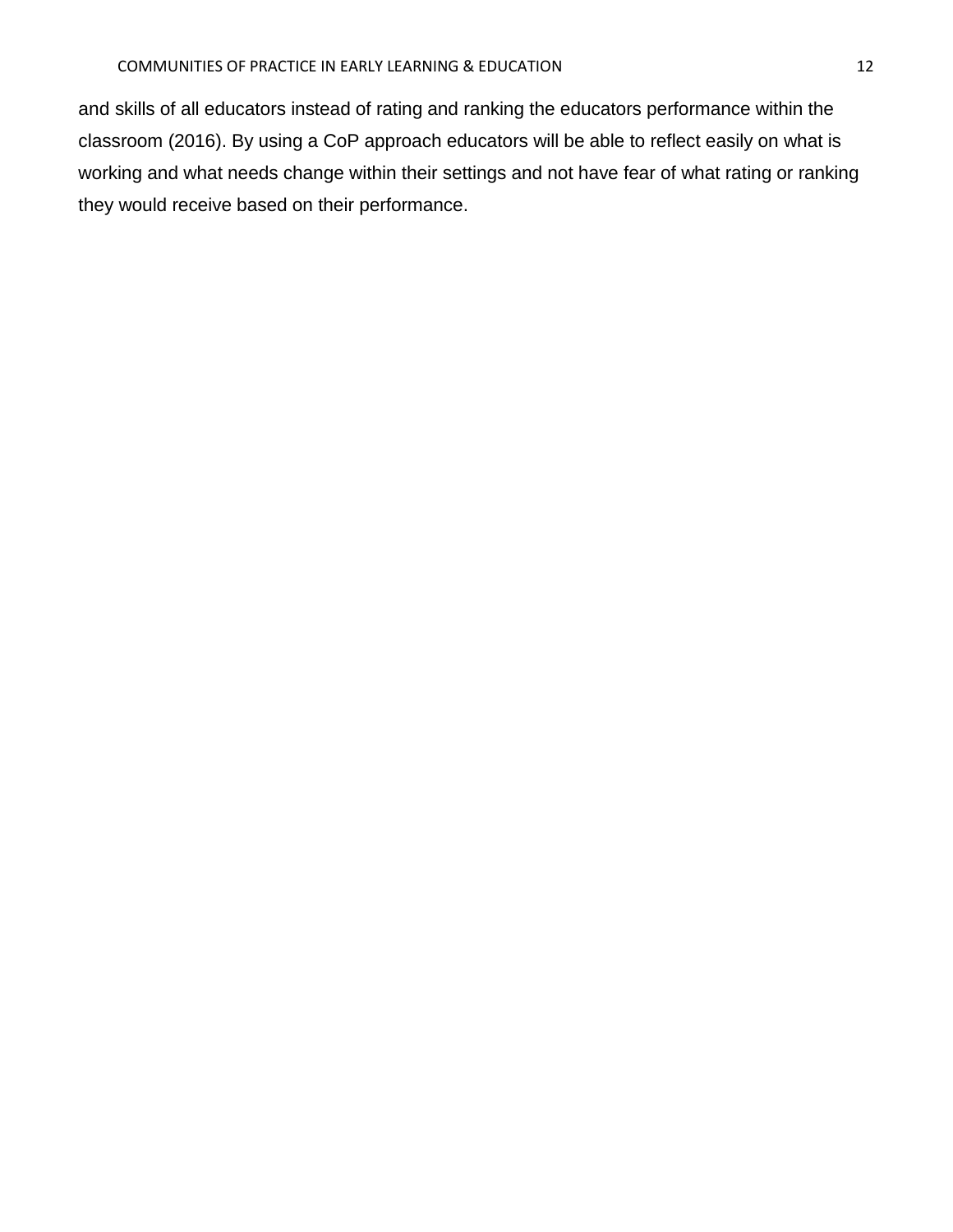<span id="page-12-0"></span>Creating a Culture of Research in Teacher Education: Learning Research within Communities of Practice

# **Citation:**

Hill, M. F., & Haigh, M. A. (2012). Creating a Culture of Research in Teacher Education: Learning Research within Communities of Practice. *Studies in Higher Education*, *37(8),* 971- 988.

# **Summary (highlights of the article):**

For teachers to remain current within the changing field Hill & Haigh (2012) argue that educators need to begin taking initiative as researchers within their field of practice. By developing research skills educators will be able to meet the standard requirements of professional development easily, broaden their knowledge regarding professional practices, and enhance their professional identity by engaging in conversations regarding their research. By engaging in these conversations educators as researchers are building on professional relationships to break down tensions and barriers between professions within the field. These tensions can transpire from the assumptions of one profession holding greater knowledge about a topic over another profession due to qualifications.

Yet, it is difficult to develop a research culture within the early learning sector as many teachers, educators and professionals have differing professional standards. Many professionals may have more advanced research capabilities than some teachers or educators and therefore can lead to future tensions and barriers. Teachers and educators are also usually involved with additional programs that can affect their abilities to conduct quality research as there may not be enough time, funding, quality resources, education regarding how to research, and poor environmental research culture in regards to support from colleagues or other professionals.

Hill & Haigh argue that building communities of practice (CoP), where teachers/educators and other professionals can learn and grow together, will allow educators to become conductive and collaborative researchers. Hill & Haigh explain, for educators to be competent researchers we must build on knowledge about teacher education. Hill & Haigh study proposes, communities of practice may be used to allow educators to become skillful in research practices through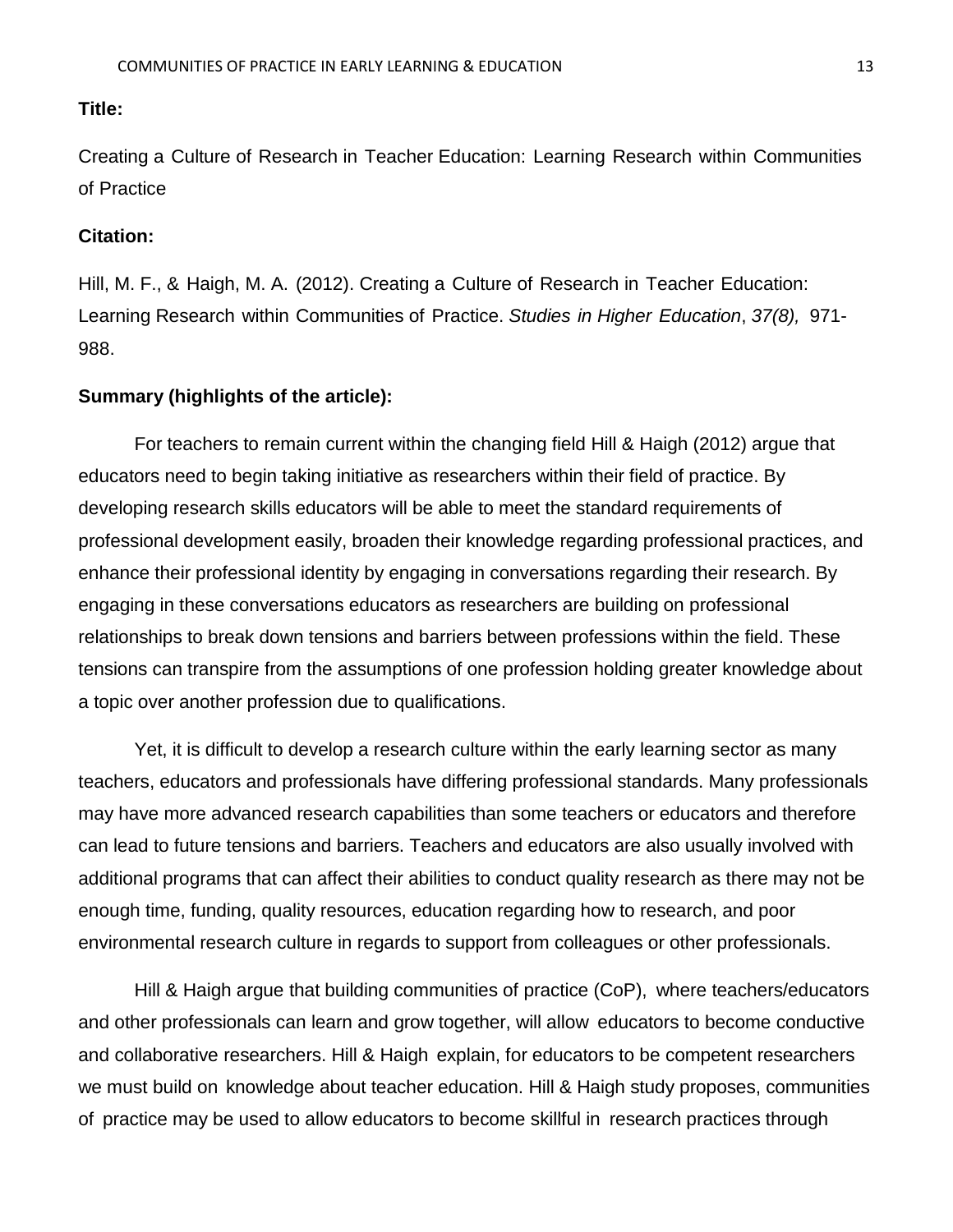collaborative discussions posed throughout the CoP. Hill & Haigh explain, these CoP should allow educators to act as researchers by having meaningful conversations about their shared practices, experiences and perspectives occurring within the field. Hill & Haigh explain acquiring skills for research occurs through research experiences with the right amount of support from colleagues, supervisors and other professionals. With this support educators are able to build on their new teacher-researcher identities and be comfortable with their abilities to apply new learned methods into practice.

Every CoP runs a risk of not becoming successful due to some struggles and limitations that arise around educators being able to attend a CoP. These struggles and limitations can include: high burnt out rates, participants feeling that there is a judgmental atmosphere, lack of trust between participants, lack of funding or promotion of CoP, and poor leadership between participants. These reasons can lead to failures of established CoP. An example of why a CoP may fail is: a group that meets regularly and supports each other, but have a low level of interaction between the participants and are unwilling to try suggested practices offered by other participant in the educational environments. In order to prevent a research CoP from breaking down and being unsuccessful it is important to build an atmosphere the inspires research within the working environment, establish positive and professional working relationships with colleagues and peers, become passionate about the research (find an interest in how the topics relate to what is happening in the learning environments), and acknowledge colleagues successful while encouraging their capabilities to conduct meaningful research.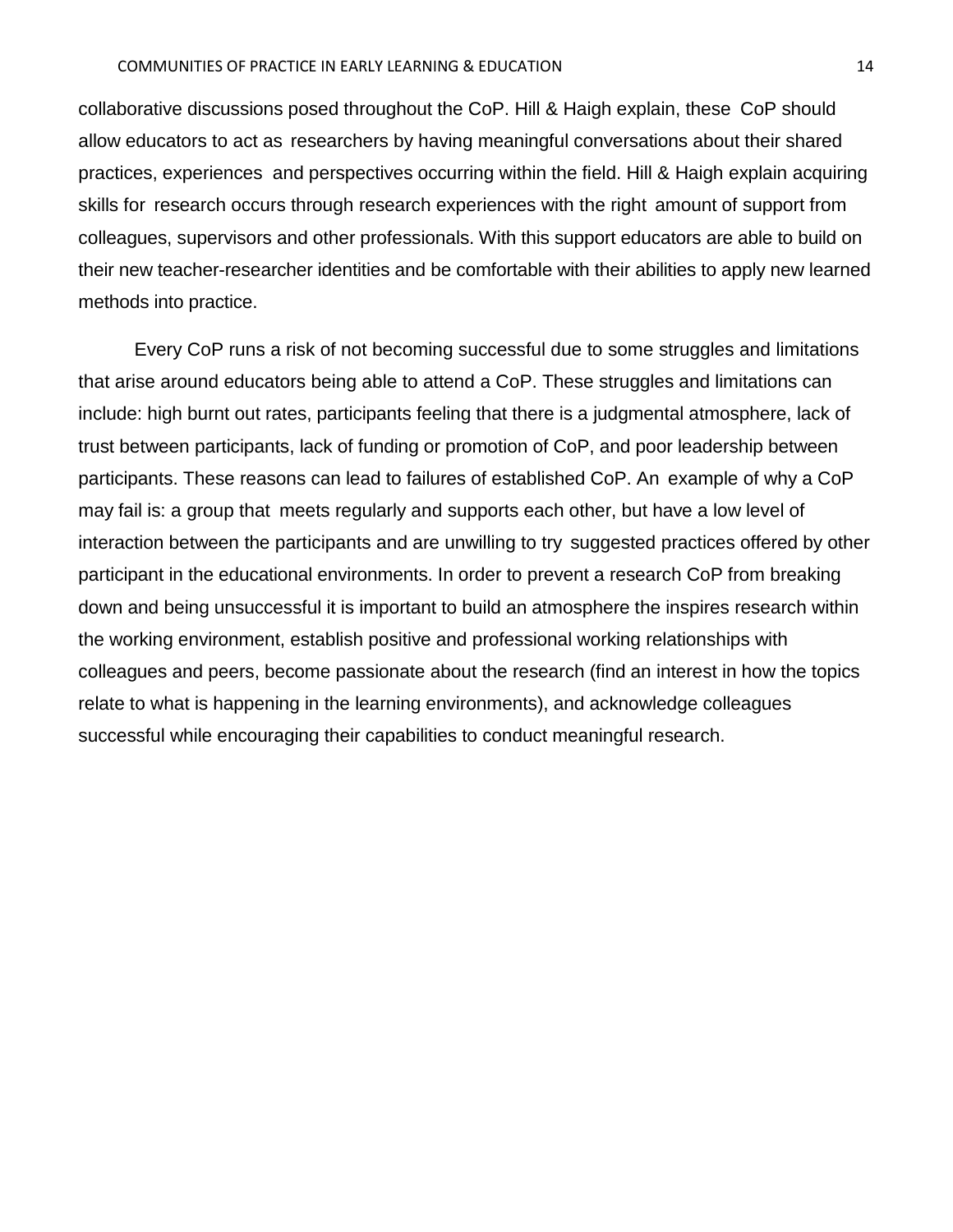<span id="page-14-0"></span>Teacher Learning via Communities of Practice: A Malaysian Case Study

# **Citation:**

Murugaiah, P., Azman, H., Thang, S. M., & Krish, P. (2012). Teacher Learning via Communities of Practice: A Malaysian Case Study. *International Journal of Pedagogies and Learning, 7(2)*, 162- 174.

#### **Summary (highlights of the article):**

According to Murugaiah et al. (2012), an effective learning environment relies on educators that can learn and understand the changing concepts of content and pedagogy. The research states that collaboration is key in educator learning, and it creates a stimulating learning community. Professional development programs can help achieve this collaborative community, where needs and experiences can be shared and discussed with peers and colleagues who can provide support. Through these opportunities, educators can build on their skills, ideas, and motivation.

Recent research shows that educator learning is an "active, constructive, collaborative and context-bound activity" (Murugaiah et al., 2012). Educators need opportunities to share their experiences and knowledge in a social environment so that they can learn from each other. It has been proven that a change in knowledge ultimately leads to a change in practice.

According to Wenger, the creator of Communities of Practice (CoPs), CoPs consist of "groups of people who are interested in sharing t heir practice and learning how to improve it through regular interaction" (Murugaiah et al., 2012). CoPs have significantly evolved and now use technology to create online environments where professionals can share everyday problems, strategies, best practices, developments in the field, and professional development opportunities. According to Murugaiah et al. (2012), online CoPs work best in smaller groups, as if the group gets too large it can create a bystander effect, where participants are less likely to help under the belief that someone else in the group will.

Murugaiah et al. (2012) then discuss the Malaysian context, stating that online CoPs are not yet widely used and that the focus for professional development is on face-to-face training which does not provide much opportunity for discussion and connection with peers and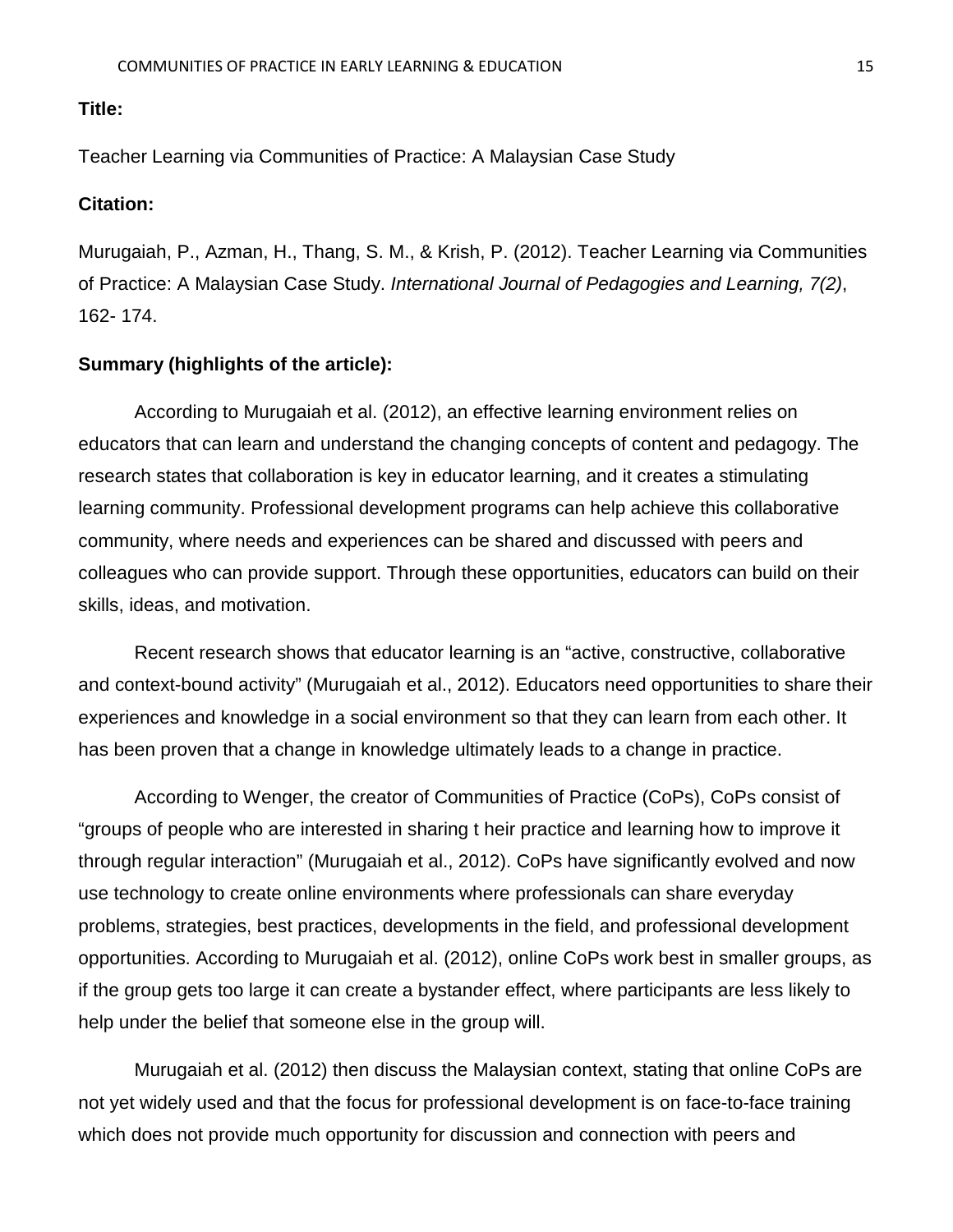colleagues. Murugaiah et al. (2012) believe that using CoPs to increase educator collaboration can help educators grow as professionals. This study focuses on the use of CoPs in Malaysia to help educators cope with the reform of their educational system. Educators in Malaysia are used to a "top-down" educational system where they are told what to do rather than making their own decisions, and are not used to the freedom of saying what they want. Participants were encouraged to use blogging and an online discussion platform as tools to engage in CoPs. Blogging was chosen as a tool for engaging in CoPs because blogs promote interactivity and allow educators to actively reflect on their practice, discuss goals and needs, add to their knowledge, and share ideas with others.

Murugaiah et al. (2012) explore the Community of Inquiry (CoI) model created by Garrison et al. (2000). The CoI model follows a collaborative-constructivist approach, and suggests that learning and knowledge occur socially which supports the vision of CoPs. The CoI model is commonly used to explain online learning, and states that it involves the interaction of three presences:

- 1. Social presence, which refers to how the participant is able to represent their personality online;
- 2. Cognitive presence, which refers to how participants make meaning from the communication;
- 3. Teaching presence, which refers to the combination of the other two elements through design and facilitation (Murugaiah et al., 2012).

This study focuses on the cognitive presence, which is formally defined as "the analysis, construction, and confirmation of meaning and understanding within a community of learners through sustained discourse and reflection" (Murugaiah et al., 2012). The cognitive presence has four phases:

- 1. "Triggering;
- 2. Exploration;
- 3. Integration;
- 4. Resolution/application" (Murugaiah et al., 2012).

Each phase is also broken down into indicators and sociocognitive processes. As an overview, the phases cover the process of a participant presenting a problem or question, brainstorming,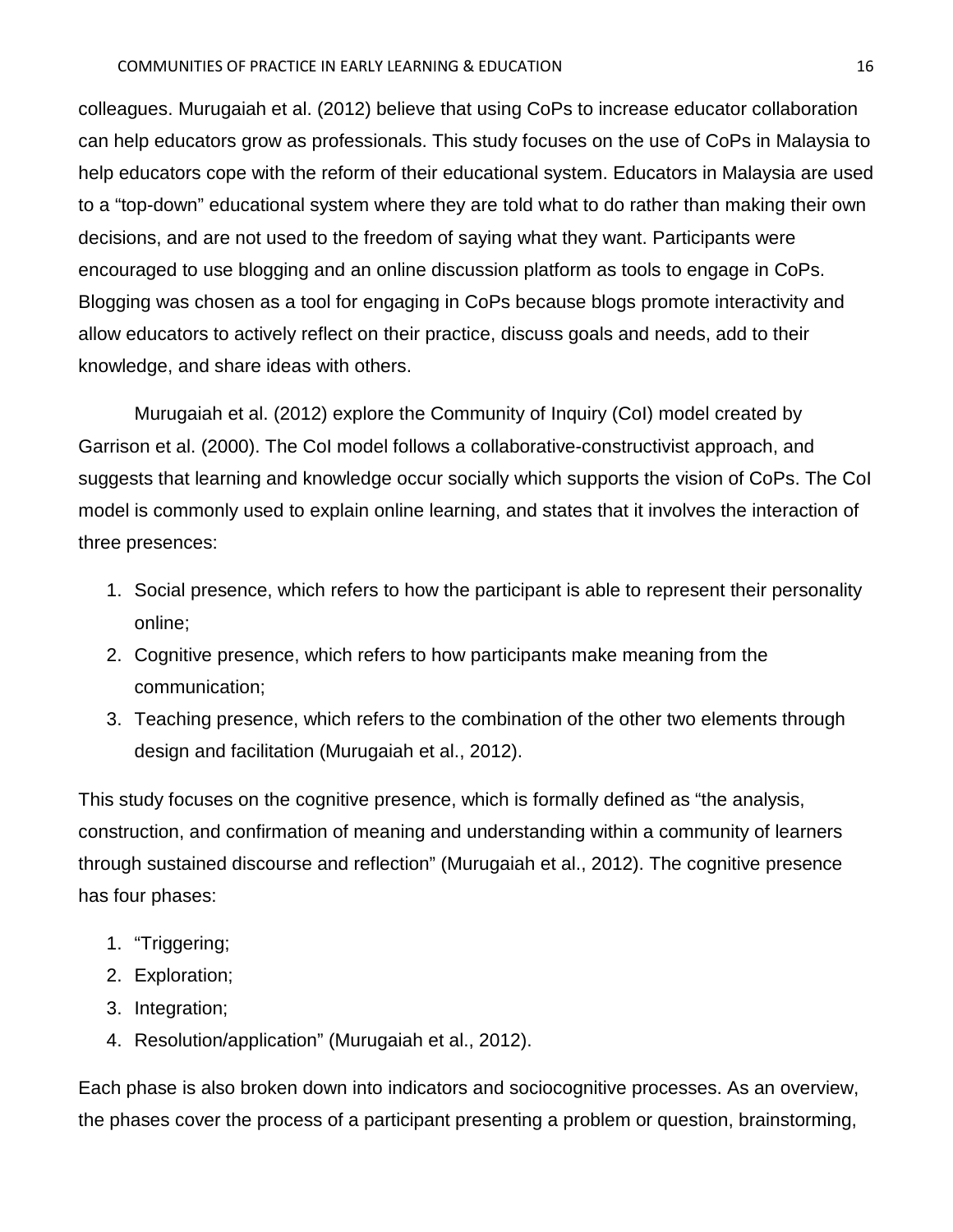an exchange of information or suggestions, connecting and building on each other's ideas, creating solutions, and applying or testing the solutions.

Within this study, five educators were expected to share their practices, interact with each other and comment on each other's posts through online blogs. Three moderators were assigned to help monitor, prompt, and sustain participant interactions. Murugaiah et al. (2012) found that there were two forms of participation – central and peripheral. The central participants engaged in more two-way interactions, had a deeper investment in the group, posed more questions, shared more experience, and promoted more collaboration. The peripheral participants rarely interacted, and either read posts but did not respond, or simply were uninterested in the discussion at all. Murugaiah et al. (2012) state that according to research, this could be because the peripheral participants lacked the confidence to contribute to the discussion. Another possibility is that due to their workload as educators they found the online activity time consuming and burdensome.

Group dynamics also play a role in the level of participation. Murugaiah et al. (2012) state that two different types of conflicts can arise – cognitive conflicts and affective conflicts. Cognitive conflicts occur when the group does not find the ideas suggested useful. Affective conflicts occur when participants interpret posts or comments as personal attacks. Participation was affected because participants did not want to post comments that might offend other participants and cause tension. Participants also did not want to ask questions or make constructive criticisms due to fear of how it would look to their peers and superiors in terms of their credibility. These conflicts and fears affected participation, which affected the participant's learning.

In conclusion, Murugaiah et al. (2012) state that in order to have successful CoPs with deep learning potential, there must be more two-way interactions, the participants must trust each other and themselves, they must value community participation, there must be real time communication, moderators must facilitate and model high level discussion, and the sociocultural factors must be considered. According to Murugaiah et al. (2012), in order for the CoP approach to work, it must be ingrained in the education system so that it can grow naturally and become the norm for educator professional development.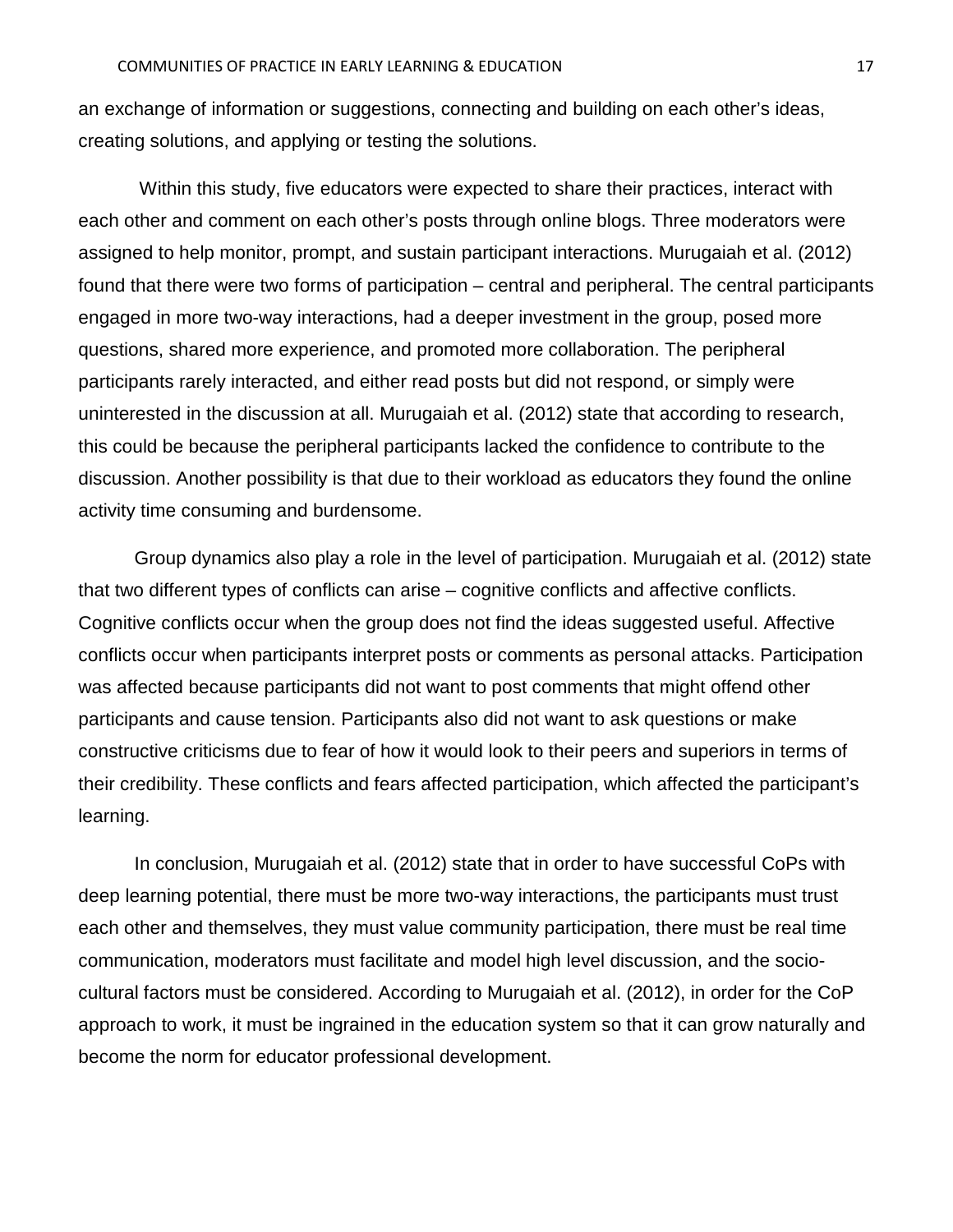<span id="page-17-0"></span>Using a Wiki in a Community of Practice to Strengthen K-12 Education

# **Citation:**

Sheehy, G. (2008). Using a Wiki in a Community of Practice to Strengthen K-12 Education. *TechTrends*, *55(6),* 55-60.

#### **Summary (highlights of the article):**

Sheehy (2008) explains that knowledge sharing is a strategy that many educators are reluctant to share as many educators are protective of their personal knowledge. Sheehy offers the idea of two types of knowledge; "tacit" and "explicit" knowledge. "Tacit, which is intangible know-how, and explicit, which is objective and formal knowledge that can be communicated easily" (Sheehy, G. p 55). Understanding tacit knowledge in education is educators and professionals working together to share their learned experiences in learning environments in order to assist in supporting one another in practice. Explicit knowledge in education is easily understood knowledge that an educator, for example, can write down and transfer the information to be easily understood by another educator.

Sheehy suggests that the most obvious strategy to manage knowledge in the sector of education is through establishing communities of practice (CoP) (2008). As, within CoP participants engage and collaborate with each other to share knowledge (2008). Sheehy explains that in school settings, educators do not generally experience educational environments outside of their own learning and teaching settings. Sheehy goes on to explain that educators only collaborate with each other when the opportunity is voluntary or required, which does not offer rich and meaningful collaboration. Sheehy explains, teachers may not feel comfortable sharing their practices with other educator or professionals in related fields out of the fear of being judged. CoP offer constructive and positive opportunities to explore professional development models for educators to use in order to enhance their professional practice. Online CoP would also be successful when educators do not have the ability or are not comfortable in engaging and connecting in physical settings. Research suggests, through technology educators may strengthen their relationships and increase collaboration when an online forum is connected to a physical CoP. The online aspect helps is following up on conversations; if a question or idea was posed in a CoP, participants have the opportunity to easily add to the conversation after the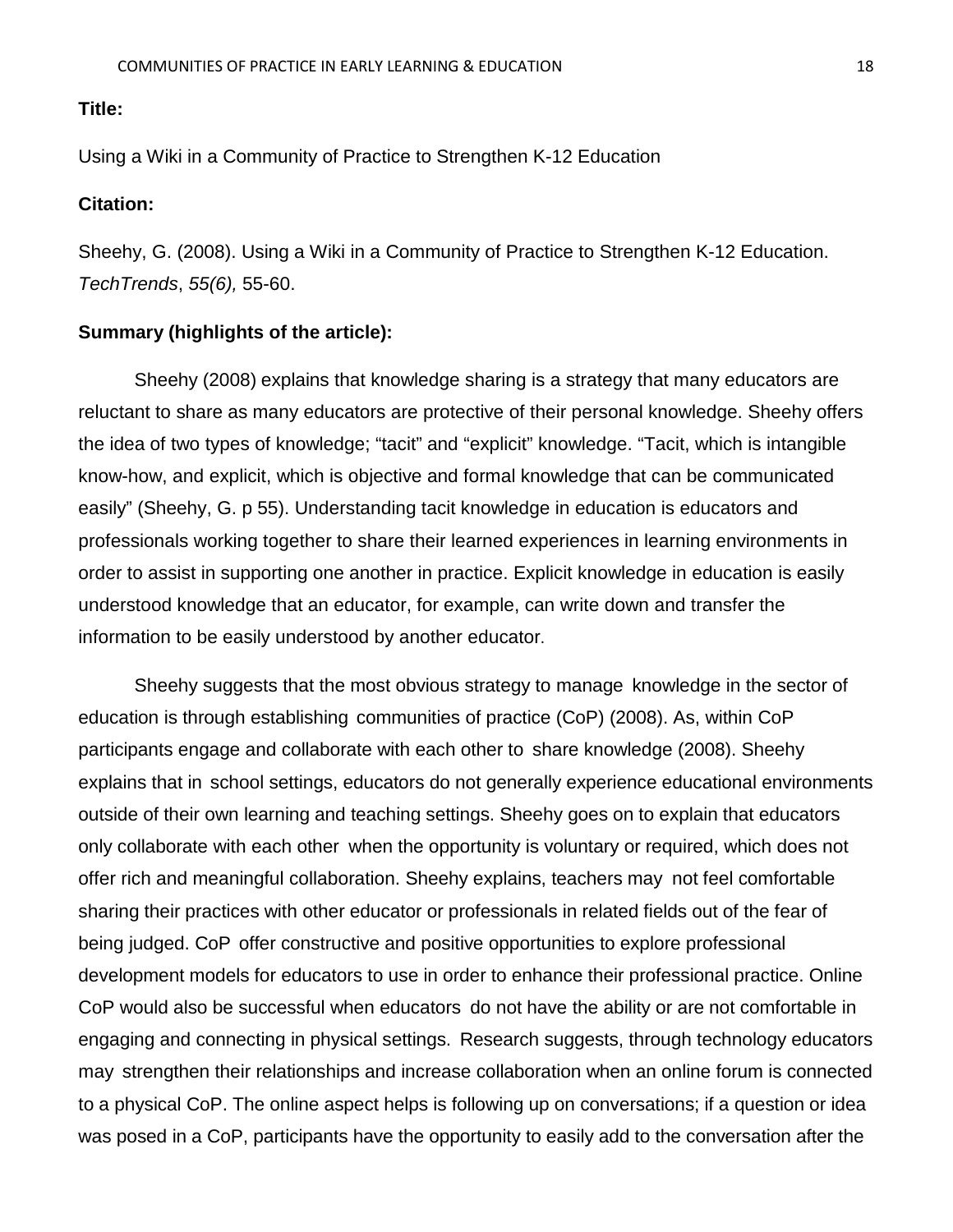in person discussion has occurred. This prevent losing the rich discussion that was created in the CoP.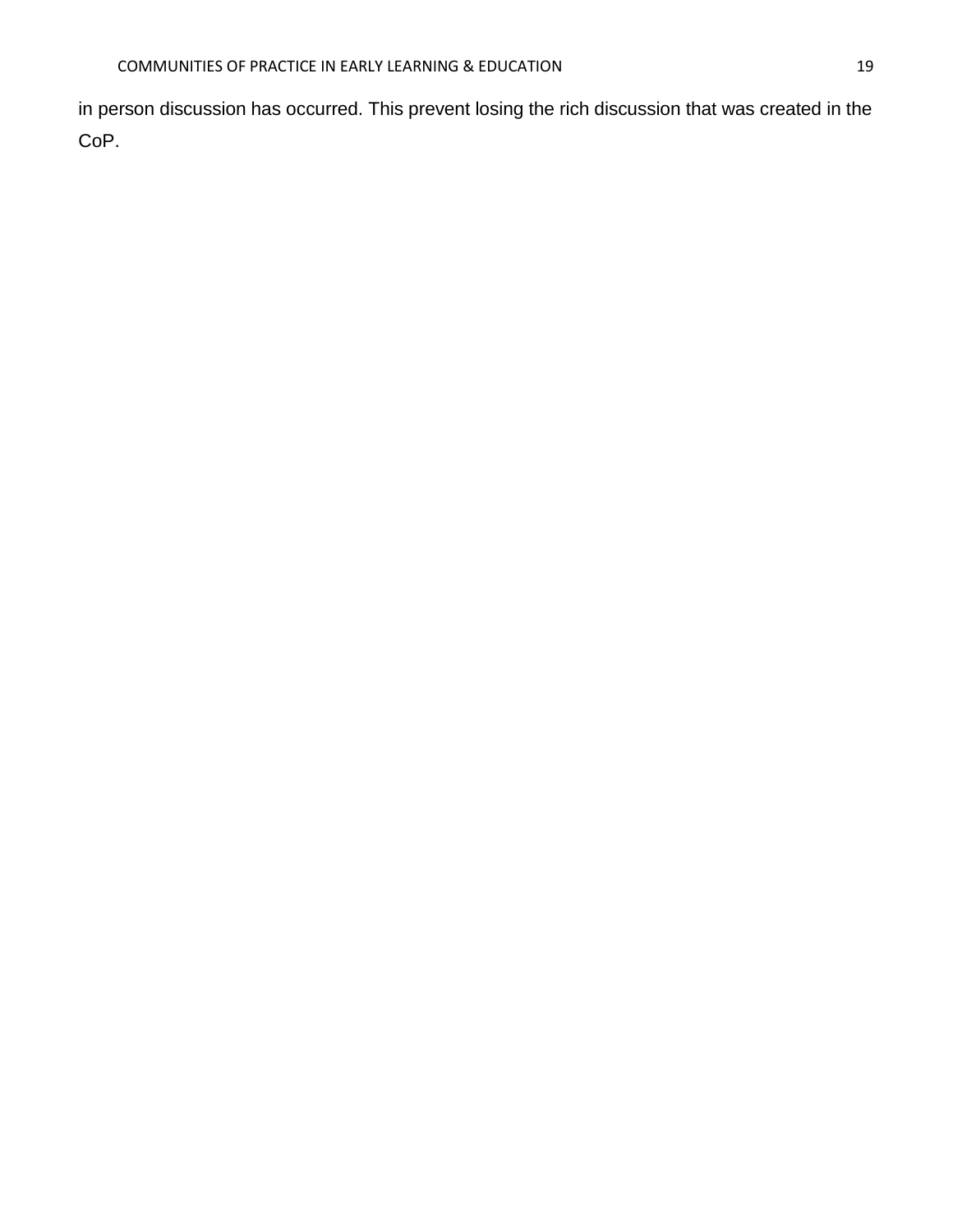<span id="page-19-0"></span>A Study of Social Participation and Knowledge Sharing in the Teachers' Online Professional Community of Practice

# **Citation:**

Tseng, F.-C., & Kuo, F.-Y. (2014). A Study of Social Participation and Knowledge Sharing in the Teachers' Online Professional Community of Practice. *Computers & Education*, *72,* 37-47.

#### **Summary (highlights of the article):**

Tseng & Kuo (2014) explain that online communities of practices are essential for teachers to be able to further improve their teaching skills and increase their knowledge. Their research has proven that online CoPs are beneficial as they help raise teachers' skill levels and increase students' achievements by being able to connect easier. Certain methods are needed to be used to effectively run an online CoP. These methods include an online CoP that includes social participation opportunities. Yet online opportunities should not be a replacement for in person interactions. Tseng & Kuo also state that online CoPs allow members to become aware of their shared practices and concerns. This allows members to gain a sense of belonging and establish professional identity for their profession. Furthermore, Tseng & Kuo explain that online CoPs are platforms where teachers can engage with other professionals to improve their teaching skills and pedagogical knowledge. Online professional CoPs are also useful because they allow participants to feel more comfortable expressing their opinions to a larger population rather than in face-to-face interactions. At times, face-to-face interactions can have an intimidation factor that can restrict professionals from speaking their mind to larger groups.

Tseng & Kuo discovered through their research that when there are stronger ties between CoP participants, these participants build their sense of empathy towards others outside their familiar communities. This research suggests that teachers need to continuously update their knowledge and teaching skills in order to provide high quality education; online CoPs are a great approach to platform this style of professional development.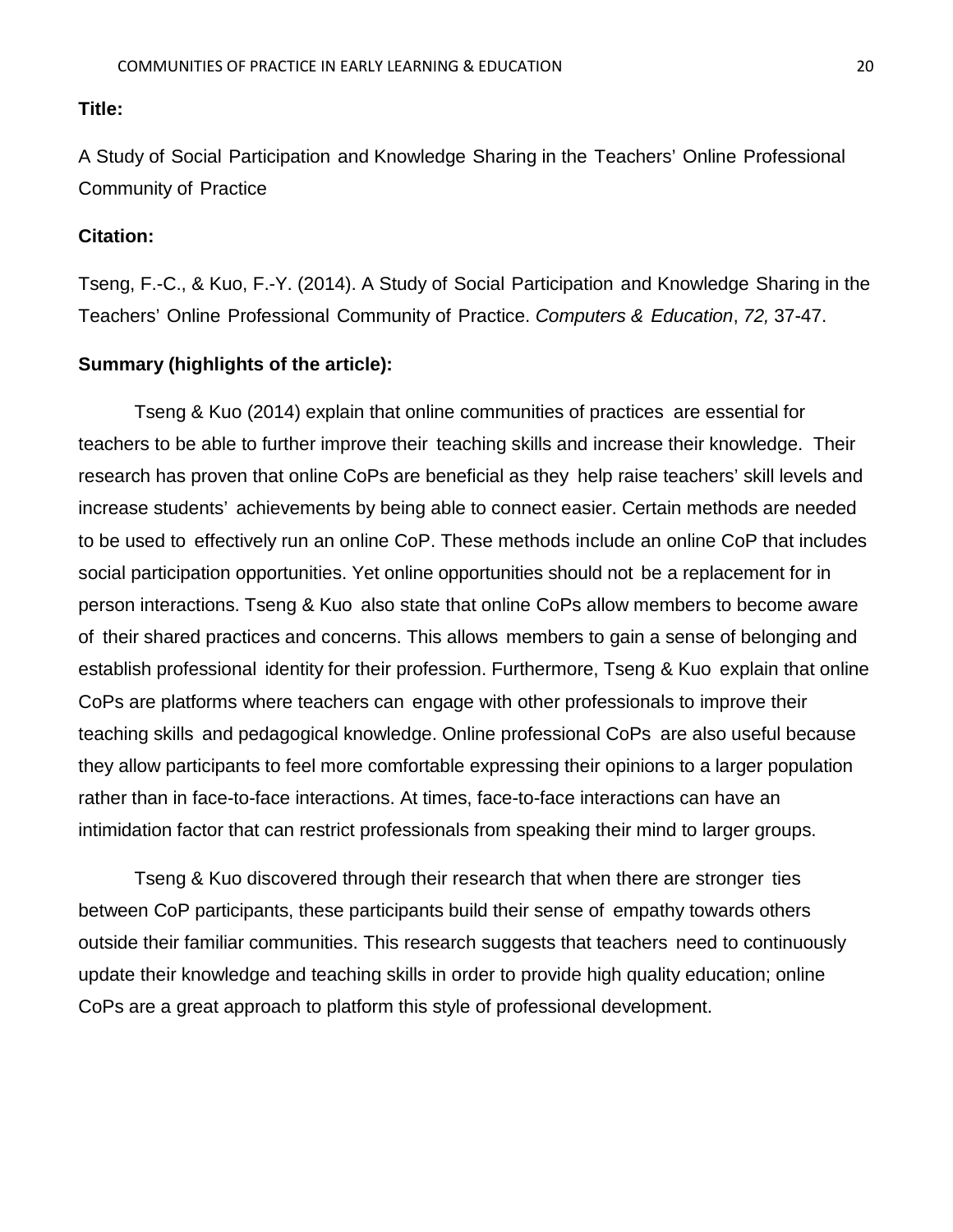<span id="page-20-0"></span>Investigating the Community of Practice of World Language Educators on Twitter

### **Citation:**

Wesely, P. M. (2013) Investigating the Community of Practice of World Language Educators on Twitter. *Journal of Teacher Education, 64(4),* 305-318.

# **Summary (highlights of the article):**

Wesley (2013) offers research that explains how the sharing of knowledge between teaching professionals can spread better quality of best practices within the field. This is done by professionals sharing what works for them when practicing in the field and discussing challenges and successes with larger groups. Through CoPs teacher learning increases and educators develop an increased amount of knowledge due to sharing activities through the process of discussion. Wesely studies the work of Wenger (2006), which suggests a CoP can take many forms, in various sizes, locations, and forms for interaction (2013). Wesely suggests that a CoP can assist educators in improving their practices by evolving their strengths and reinforcing their beliefs about what education should look like in the field. Participants of Wesley's CoP research study lived in various areas globally and collaborated with each other using an online application, Twitter (2013). To examine teacher learning in this CoP, Wesely focused on the similarities that the educators had in regards to their teaching styles and their similar understanding of best practices in education. With having these educators collaborate in discussion regarding their experiences in the field they are able to engage in what research has argued to evolve into deeper learning. Participants of Wesley's Twitter CoP affirmed by joining this community they were able to foster their learning within an online community (2013). Participants in Wesley's study also explained that they gained insight to new improved practices that they began to adopt in their teaching practices. For example, participants have taken suggestions offered throughout the Twitter website discussion, such as gradually eliminating paper in the classroom as an example, and these suggestions have improved the quality of their classroom settings. Within the Twitter CoP, participants are able to examine different resources, take part in open conversations and build trusting relationships with participants on a global scale that offer different perspectives and ideas. Through their participation, the participants became less isolated and continuously changed their teaching practices based on insights acquired through